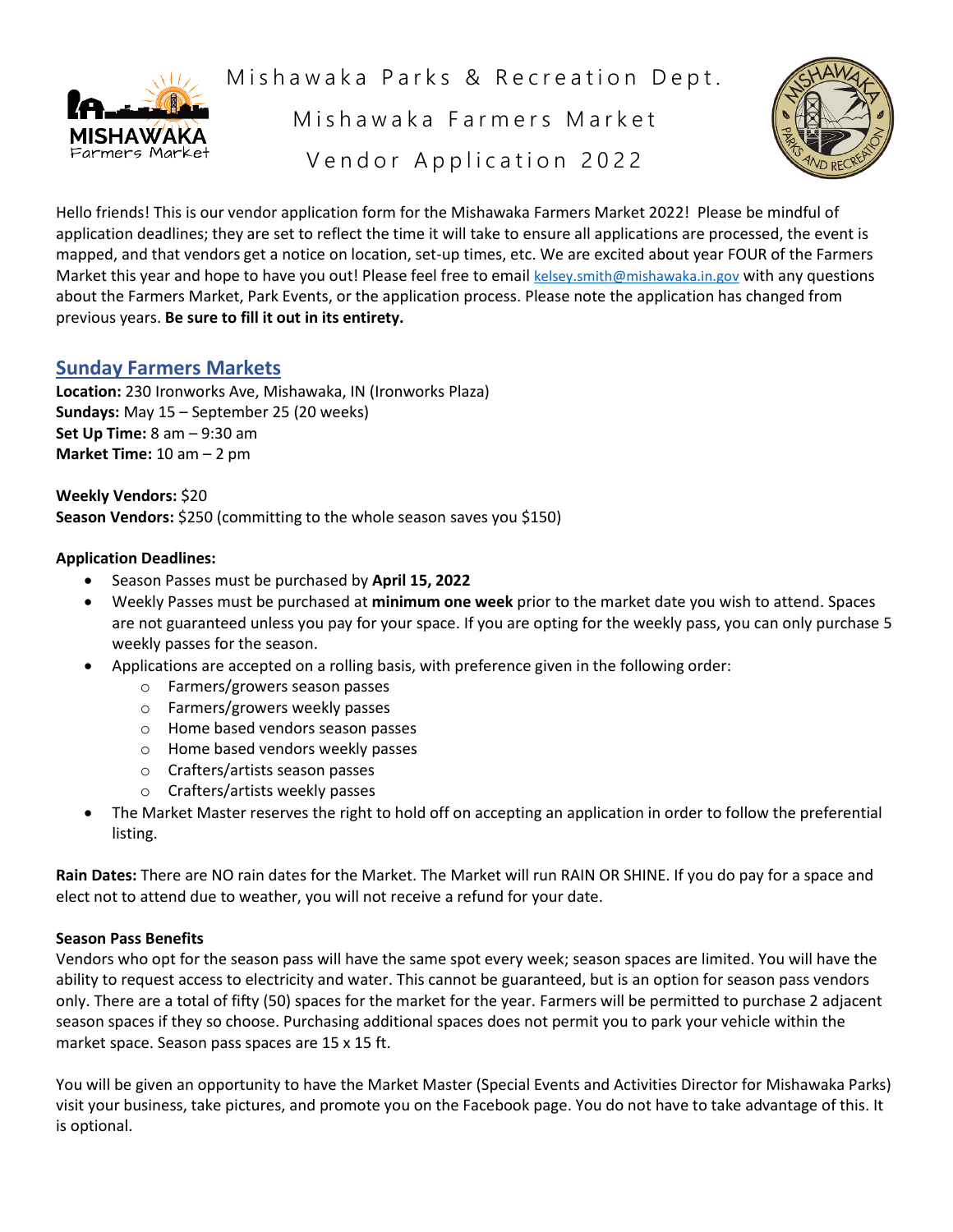

# **You must initial each paragraph to confirm that you have read the application and understand everything outlined in the application in order to be considered for the market.**

# **Applications for Entry**

**ISHAWAK** Farmers Market

Complete and return the Vendor Application Packet via mail or drop off at the Mishawaka Parks and Recreation Dept. Office located in the Battell Community Center at 904 N. Main St., Mishawaka, IN 46545. Cash, check or money orders accepted. Checks and money orders must be made payable to the "City of Mishawaka." If you wish to pay with a card, you may stop by the office or make a payment over the phone. **Initial\_\_\_\_**

### **Check-in & Set-up**

Check-in and set-up begin at 8 am every Sunday. You will have until 9:30 am to set up. If you need more time, please feel free to let the Market Manager know. We are happy to accommodate. **There is NO driving in the Market between 9:30 am and 2 pm.**

### **Booth Space**

All businesses or other activity must be conducted within the designated rental area only. No distribution, canvassing, flyers, nor vending of any kind by strolling through the market. **Tents must be weighted and not staked down into the ground.** All spaces are on asphalt. Season pass spaces are 15 x 15 feet. Weekly spaces range from 10 x 10 to 15 x 15 feet of space. **Initial\_\_\_\_**

#### **Closing & Tear Down**

You may not tear down and leave the Market before 2 pm. Once the Market closes at 2 pm, you may tear down your booth space and drive in the Market area. **Initial\_\_\_\_**

#### **Parking**

There is no parking at your vendor space or in the market. After unloading and setting up, all vehicles must be moved to the designated parking areas outside of the market.

#### **Refunds**

Application fees received and processed from accepted vendors are **non-refundable, no exceptions. \*Note: Electric and water have limited availability for this event. \***

#### **Weather**

In the event of severe weather, the Farmer's Market may be cancelled for the day. This will depend on the severity of the storm and will be handled on a case by case basis. We will run in the rain. In the event that the market is canceled, the fees paid for that market date will transfer to the Farmer's Market in 2023. We will attempt to give a 48-hour notice. However, the weather in Indiana can be unpredictable.

Mishawaka Farmers Market 2021

Vendor Information and Rules



**Initial\_\_\_\_**

# **Initial\_\_\_\_**



# **Initial\_\_\_\_**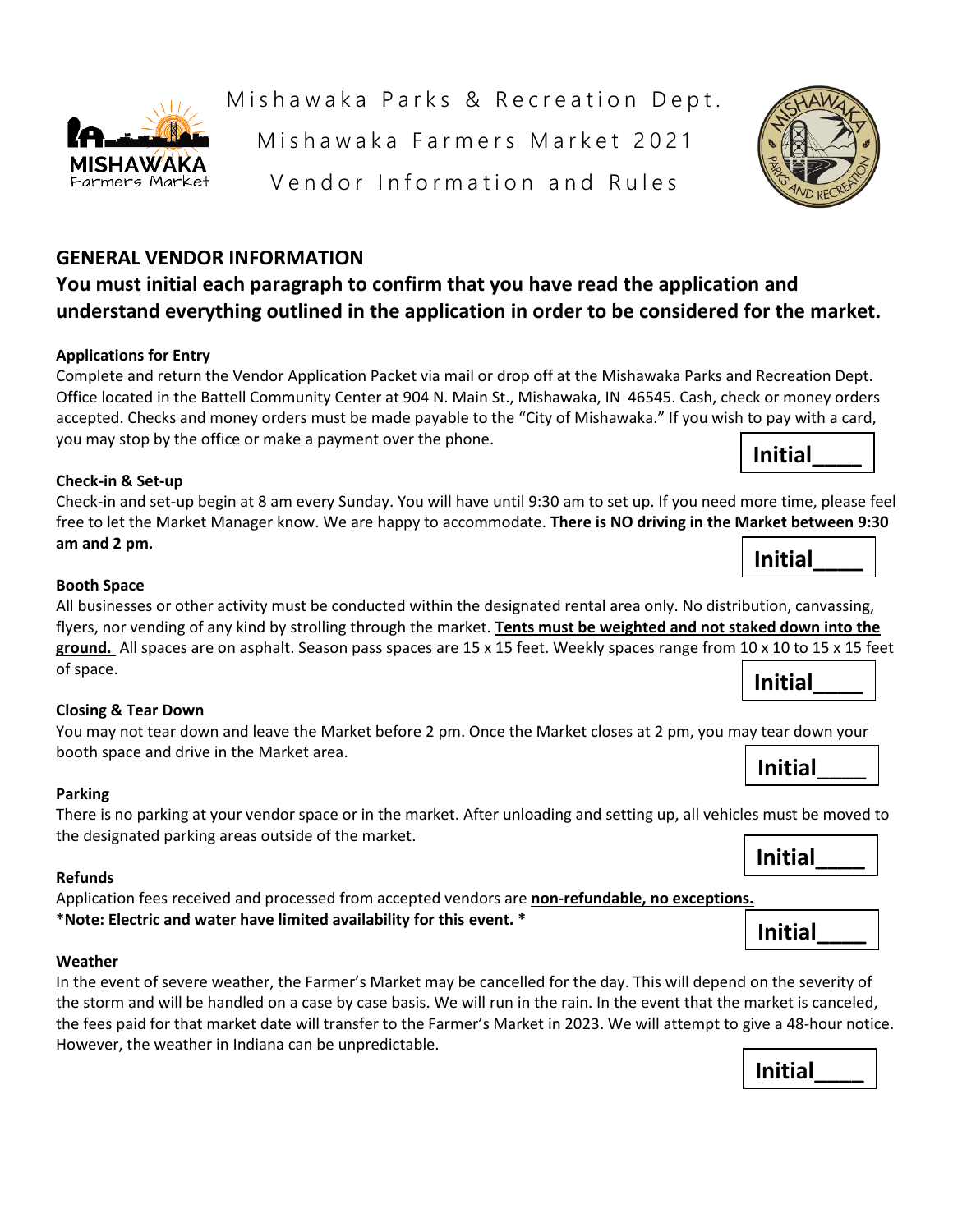# **FARMERS/GROWERS**

Vendors who sell products that are grown or raised by the vendor. Vendors who fall under the farmers/growers category are welcome and encouraged to bring value added products (that meet the standards of homemade goods) at no additional charge (ex: soaps, honey, pickles).

# **REQUIREMENTS/ RESTRICTIONS**

Products that may be sold at Mishawaka Parks Farmer's Market include the following:

- Vegetables grown by the seller from seeds, seedlings, or sets.
- Fruits, berries, or nuts grown on trees, bushes, or vines on the seller's farm.
- Plants grown by the seller from seed, seedling, or transplant.
- Eggs produced by the seller's poultry.
- Honey produced by the seller's bees.
- Fresh baked goods and prepared food items must be made from scratch by the seller ideally using locally sourced, sustainable ingredients. Popcorn is permitted.
- Fresh cut flowers grown on the seller's farm.
- Meat products must be produced from animals raised on the seller's farm.
	- o If you are treating your livestock with growth hormone, this must be disclosed.
- Dairy products, including milk, cheese, and yogurt must be produced from animals raised on the seller's farm. o If you are treating your livestock with growth hormone, this must be disclosed.
- Fish products must to be humanely caught or raised.
- Pet food and treats made from scratch by the seller.
- Alcohol from your own winery.
- Bottled water may be sold.

### We will **NOT ACCEPT** these products:

- Overly processed and/or fried foods.
- Beverages not produced by vendor business (i.e. cans of soda, juice boxes, energy drinks | water is the only exception)
- Products containing THC.
- Products containing CBD.

### **FARM PRODUCTS:**

- We use Organic and Certified Naturally Grown standards as the baseline for selecting vendors, although we welcome commercial growers. All chemical usage on produce/crop must adhere to chemical labels. Mishawaka Parks and Recreation supports sustainable agricultural practices.
- Mishawaka Parks supports small, local, and diversified farms. Proximity of your farm's location will be considered in the application process.
- Mishawaka Parks defines local as within a 200 mile radius of the city of Mishawaka.
- Reselling is not permitted without approval. We may permit you to sell a colleagues' products if the farm has undergone Mishawaka Parks approval and you receive prior written approval from the Special Events and Activities Director. All products not grown on your farm must be labeled as such.

### **ALCOHOL:**

- All alcohol must be products sold at your own winery.
- You may sample your product, as long as this is a service that you provide at your own facility.
- You must have the proper permits from Indiana Excise and have them on-site with you to participate in the market.

**Initial\_\_\_\_**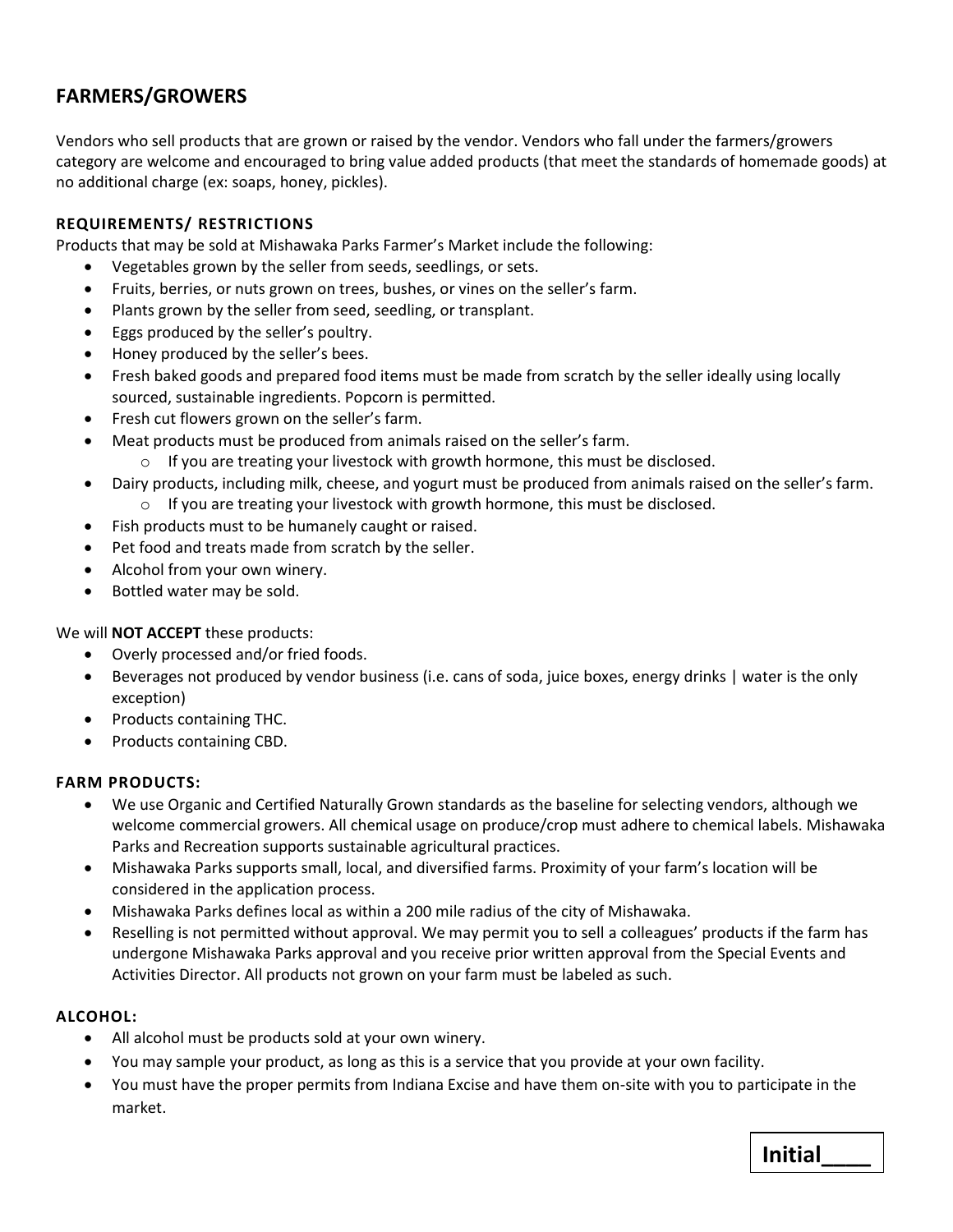# **HOMEBASED VENDORS**

# **PREPARED FOOD PRODUCTS:**

- All foods must be prepared in a kitchen certified by Department of Agriculture, Department of Health or USDA, or in your own kitchen as permitted by the St. Joseph County Health Department.
- All products must be made by you or your staff (ie: if you sell cookies, you must make the cookies from scratch).
- Your food MUST be properly labeled.
- If selling packaged food items, all vendors must have Food Sales Establishment License and Department of Agriculture approved labels.

## **PET FOOD & TREATS**

- All Pet Food & Treats must meet the regulations and requirements outlined by the Indiana Department of Agriculture Plant Food, Fee & Grain Division.
- Your products MUST be properly labeled.

# **BATH & BODY PRODUCTS:**

- Bath & Body products ideally incorporate local and sustainable materials.
- Your products MUST be properly labeled.

# **ARTS AND CRAFTS VENDORS**

- You must create/make the product you are selling.
- You cannot resell items (i.e. jewelry, storage containers, etc)

# **FOOD & BEVERAGE**

Vendors serving potentially hazardous food and beverages only. Food and beverage vendors must have the necessary permits, at least seven (7) days prior to the event, with the St. Joseph County Health Department (if needed) or Indiana Excise (if needed). Vendors will be accepted based on the items served. Alcohol sales are permitted at the Farmer's Market pending a permit, if needed, from Indiana Excise. You must be your own winery to sell at the market if you are selling alcohol.

# **NON-PROFIT VENDORS**

The market will have one space set aside for the season to showcase local non-profits. You have an opportunity to apply for ONE free week space. Please indicate on the application sheet what weeks you are available. Please indicate preferential order (ie: 1, 2, 3, 4, etc.). You MUST submit a copy of your 501 C 3 paperwork to be considered for the vendor space.

# **ALL VENDORS**

There is a MANDATORY vendor meeting for ALL ACCEPTED VENDORS of the Mishawaka Farmers Market. The meeting is at Castle Manor (801 N. Indiana Ave, Mishawaka, IN) on Friday, April 22, 2022. The time is 5 pm – 7 pm.

# **How We Operate**

We are a family – oriented market. Mishawaka Parks and Recreation reserves the right to remove vendors that exhibit poor conduct to attendees and/or fellow vendors. If you are unkind to other vendors or attendees, you will be asked to leave the market and will not receive a refund.

**Initial\_\_\_\_**

| Initial |  |
|---------|--|
|         |  |

**Initial\_\_\_\_**

**Initial\_\_\_\_**

# **Initial\_\_\_\_**

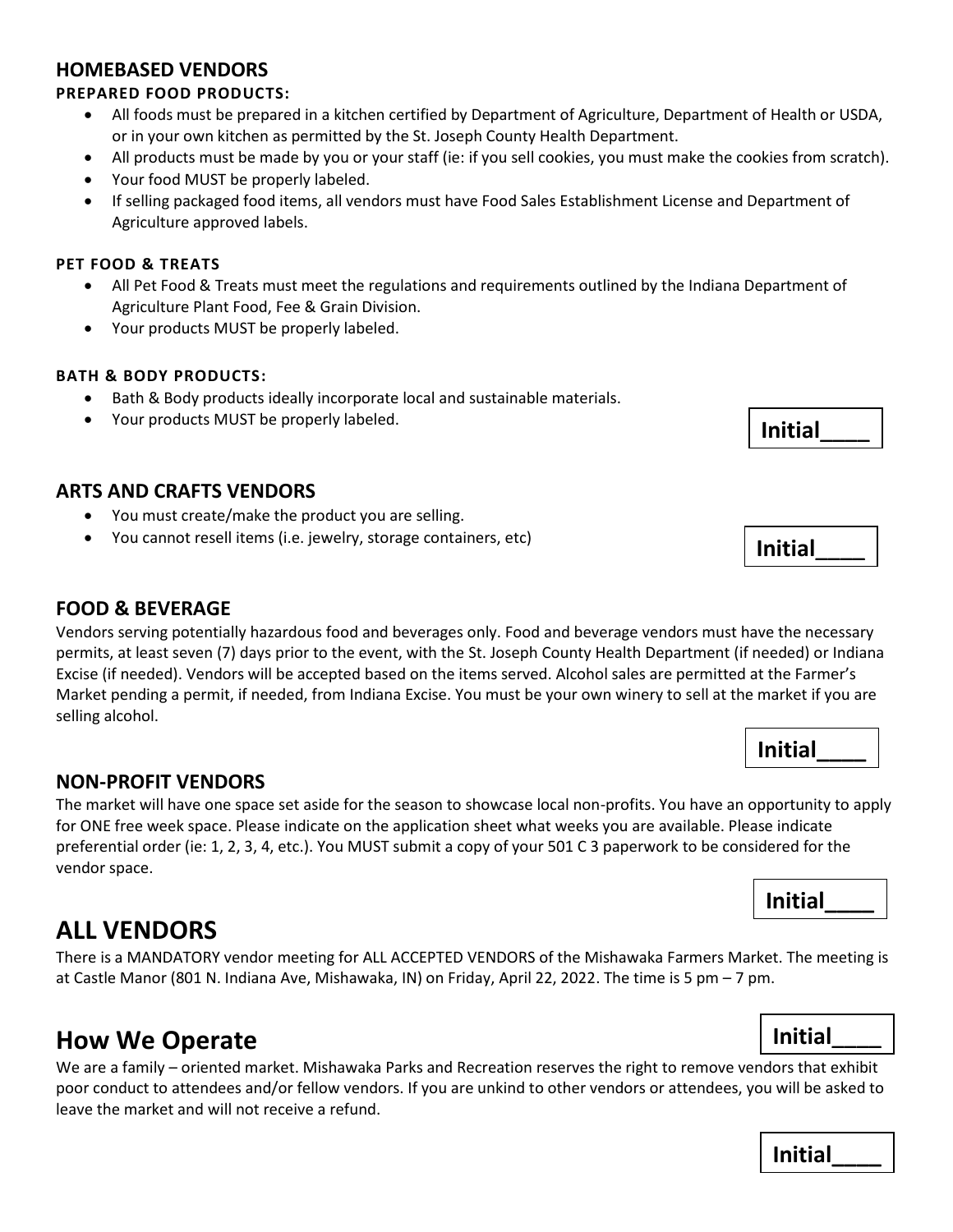

Mishawaka Parks & Recreation Dept.

Mishawaka Farmers Market

Vendor Application 2022



|        |                                                                                                                                                                                                                                | Date: |             |
|--------|--------------------------------------------------------------------------------------------------------------------------------------------------------------------------------------------------------------------------------|-------|-------------|
|        |                                                                                                                                                                                                                                |       |             |
|        | City: the contract of the contract of the contract of the contract of the contract of the contract of the contract of the contract of the contract of the contract of the contract of the contract of the contract of the cont |       | State: Zip: |
| Email: |                                                                                                                                                                                                                                |       |             |

Website:

**\*\*\* Please provide updated email AND phone number\*\*\***

# **Indicate which dates you are participating in and in what capacity.**

| <b>Dates</b>  | Farmer/Grower | <b>Home Based Vendor</b> | <b>Crafter</b> | <b>Food Vendor</b> | <b>Non- Profit Vendor</b> |
|---------------|---------------|--------------------------|----------------|--------------------|---------------------------|
| <b>May 15</b> |               |                          |                |                    |                           |
| May 22        |               |                          |                |                    |                           |
| May 29        |               |                          |                |                    |                           |
| June 5        |               |                          |                |                    |                           |
| June 12       |               |                          |                |                    |                           |
| June 19       |               |                          |                |                    |                           |
| June 26       |               |                          |                |                    |                           |
| July 3        |               |                          |                |                    |                           |
| July 10       |               |                          |                |                    |                           |
| July 17       |               |                          |                |                    |                           |
| July 24       |               |                          |                |                    |                           |
| July 31       |               |                          |                |                    |                           |
| August 7      |               |                          |                |                    |                           |
| August 14     |               |                          |                |                    |                           |
| August 21     |               |                          |                |                    |                           |
| August 28     |               |                          |                |                    |                           |
| September 4   |               |                          |                |                    |                           |
| September 11  |               |                          |                |                    |                           |
| September 18  |               |                          |                |                    |                           |
| September 25  |               |                          |                |                    |                           |
| Season        |               |                          |                |                    |                           |

# **Set-Up Information**

Additional Details/ Requests/ Friend requests: